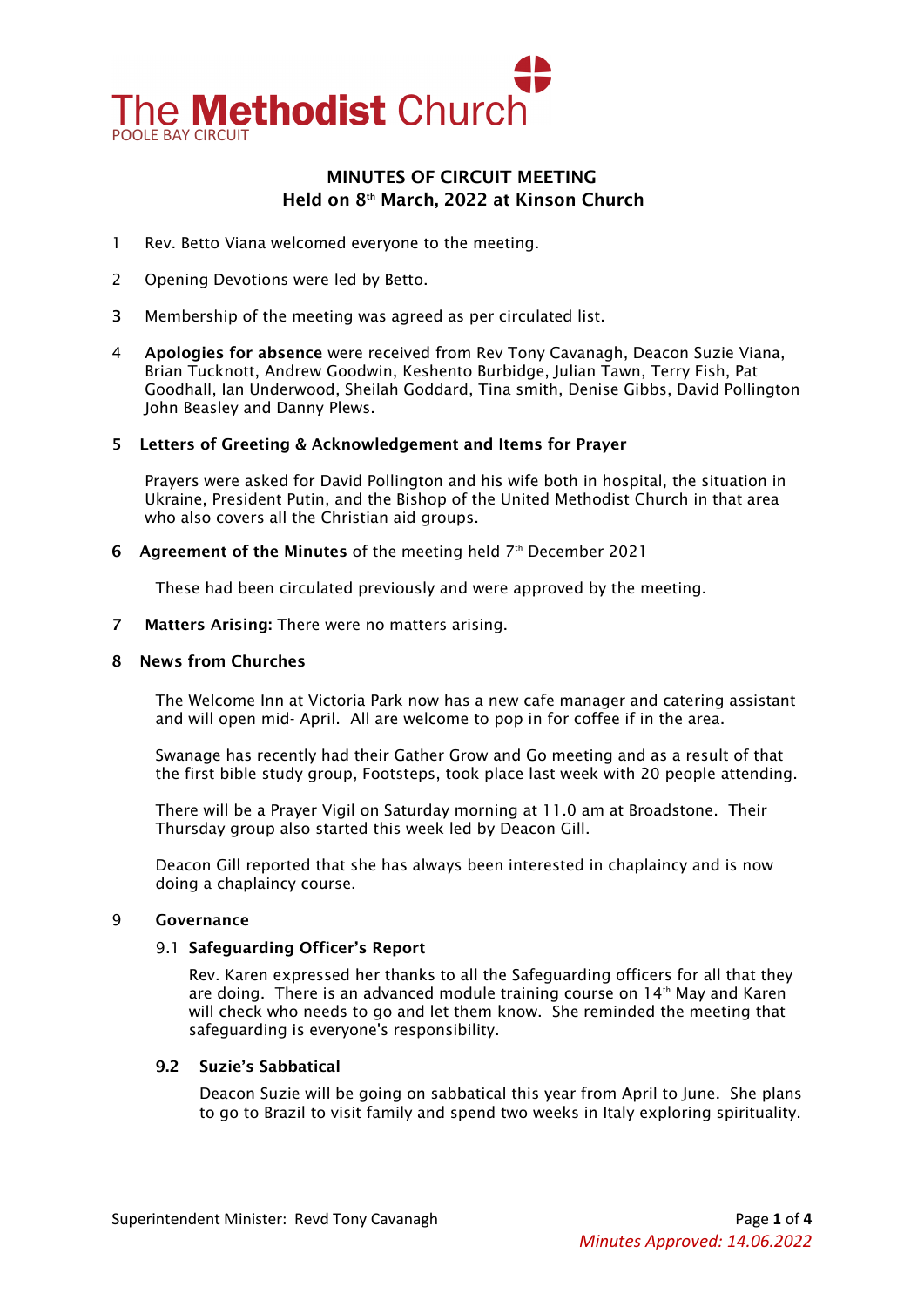# 10 Life of the Circuit

# 10.1 Update on Circuit Invitation Committee

Betto reported that we had not been matched with anyone during the last round, but we will try again in June at the start of the next round. The Circuit is very grateful for Julian Tawn and Chris Moreton who are helping. It was noted that 55% of appointments nationally were not filled last year and we need to think creatively about the future.

10.2 Local Preacher's Report had been circulated previously and was accepted by the Meeting.

# 10.3 God in Love Unites Us – Church Councils

Following approval at the Conference 2021 all Methodist buildings are now authorised for same sex marriage. All Church Councils must now decide whether they will allow same sex marriages to take place in their Church. The cost for change of licence for this is £64. Ministers will also have to decide whether they are willing to conduct same sex marriages or not.

# 10.4 Staffing

Deacon Gill is now back at work, but Deacon Suzie is still unwell. Rev. Tony is still struggling and remains off sick. Churches should engage with Karen, Betto or Gill for ministerial support.

#### 10.5 Streaming Live Services

The first service had various problems but 104 people watched it. Since then, three further services have taken place with new camera and computer equipment and were much improved. Trinity have tried it for a morning service and it was very successful. A letter will be sent to Paul Thompson at Winton thanking him and his team for all the work they are putting in to make this happen. The Meeting agreed to take it forward.

Broadstone has received support from Paul in setting up their equipment and they hope to go forward with this.

It was noted that Paul is working on subtitles for the service with the possibility of changing the language for viewers in other countries.

# 10.6 Peggy Hiscock Scholarship

Betto had received an e-mail from the District Chair informing him that the Church of Zambia university had set up a scholarship for students who want to train as Ministers but have no resources. This has been done in memory of the Rev Peggy who died last year.

# 10.7 Circuit Day of Prayer -  $14<sup>th</sup>$  May 2022

A day of prayer around the Circuit will start at The Spire on Saturday  $14<sup>th</sup>$  May. Various styles of prayer will be included. Hopefully other churches in the Circuit will host similar events. We will pray for our situation and ask God how we should move forward. A planning meeting will take place on  $31<sup>st</sup>$  March at the Spire at 7.0 pm.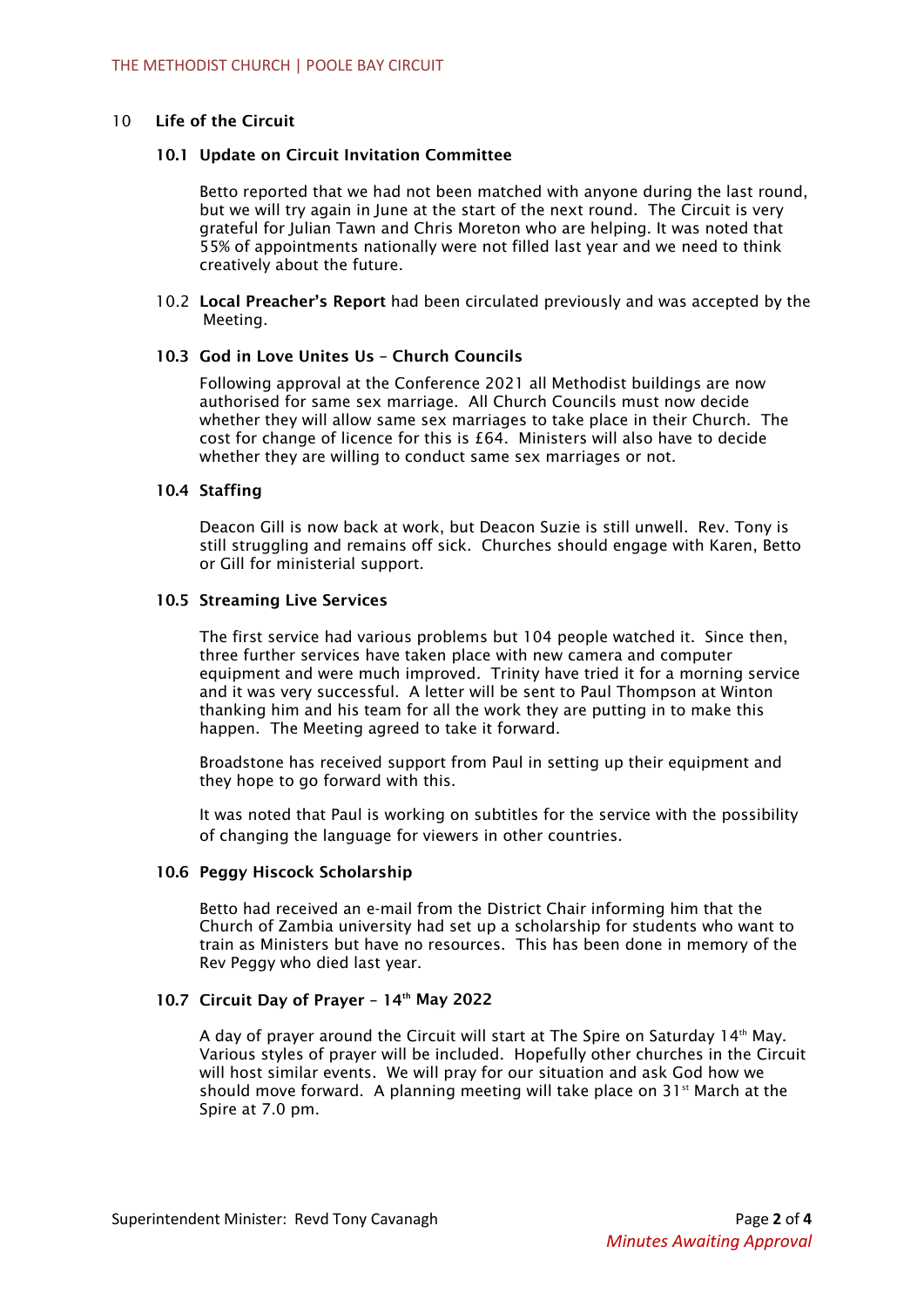# 10.8 Engaging with District

When several staff were ill, Betto and Tony had a conversation with the Chair of District. Andrew de Ville expressed concern about bringing a new person into the Circuit in the current situation. He felt that the way we were working was not sustainable as it was causing illness. He agreed to work with us to find a way forward.

He will meet with CLT in April to see what changes can be made. It was noted that many other parts of the country were experiencing similar problems. Thanks were expressed to Betto for keeping going and supporting us. Betto thanked everyone for their support and prayers.

# 11 Finance

# 11.1 Approval of 2020/21 Report & Accounts including Letter of Representation and Comment

The Report and Accounts had been circulated previously and were approved following an amendment to Page 4, para 5 which refers to the Minister who 'retired.' This in fact was Nick Wood who did not retire but moved on. It was noted that on Page 5, the list of Circuit Stewards had also been amended.

# 11.2 Approval of Risk Management Policy

The Risk Management Policy had been previously circulated and was approved following the deletion of 'Circuit Manager' on Page 7 as we have not got one at present. It was pointed out that we as Trustees may not have the skills and competence required and we must be aware of the risk situation especially with volunteers. Thanks were expressed to Andrew, Louise, Michelle and Karen for all the work they do on our behalf.

# 11.3 Approval of Charity Commission Checklist

The Checklist had been circulated previously and was approved following an amendment to the date when it was updated.

# 11.4 Contribution to Ministers Pension Fund

It was proposed, and seconded, that the Circuit would make a contribution to the Ministers Pension Fund on behalf of the churches. The majority voted in favour of this proposal. The CLT and Circuit Finance Group will decide on a figure from General Funds.

#### 11.5 Annual Property Returns – were received and approved.

# 12. Property

# 12.1 Update regarding sale of Wareham Church

The new developer is awaiting Planning permission. If this is given, the sale will go ahead.

#### 12.2 Additional Service from Taylor Made

Karen Price looks after all our rental properties, and it is difficult for her to deal with all the situations that arise in the hours she works. Taylor Made, one of our letting agents, currently charges fees of 6%, but for 8% they could provide a fully managed service to sort out most of the property situations. The Meeting agreed this in principle provided that the CLT liaise regarding the contract, and we can approve by e-mail at a later date.